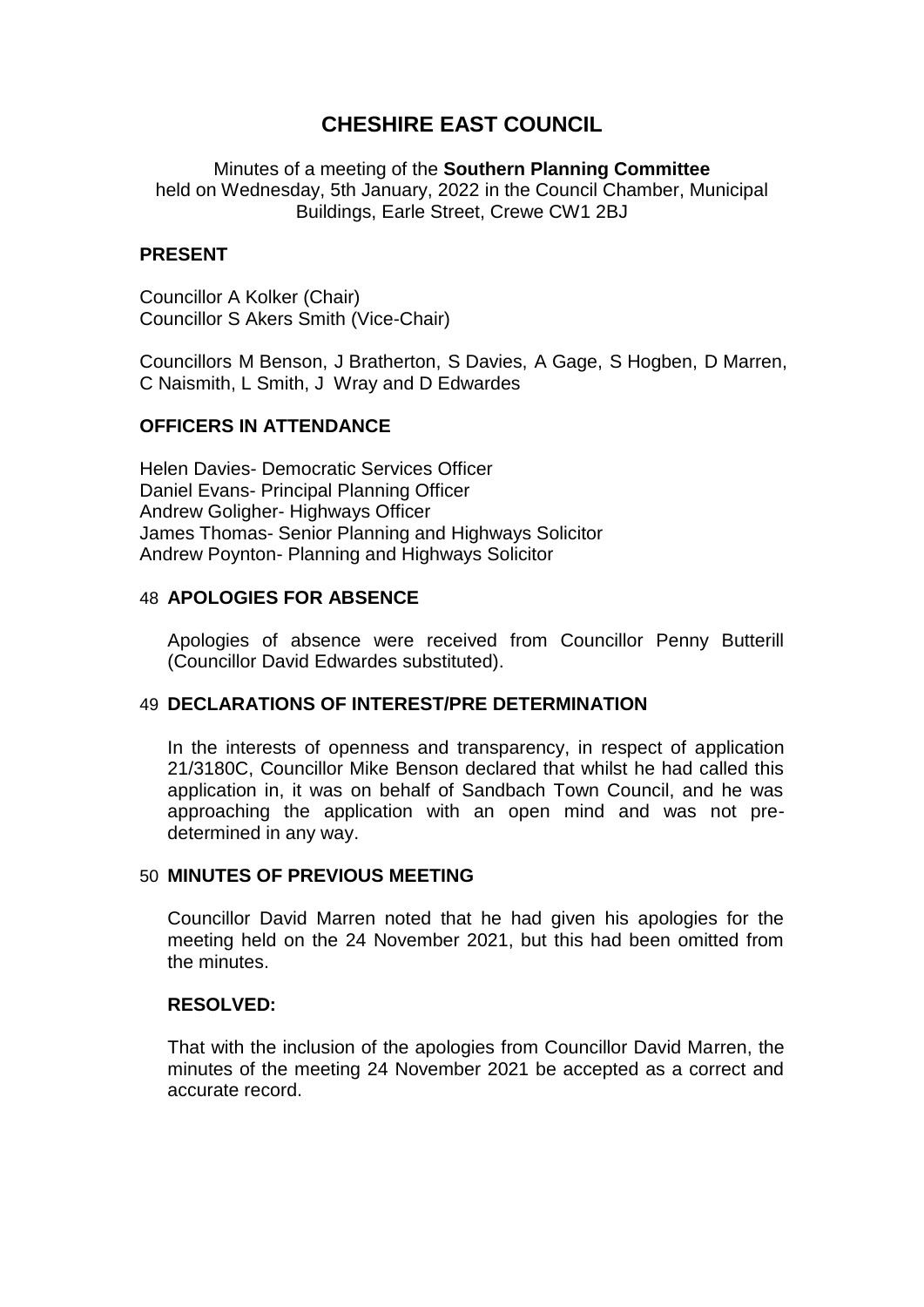# 51 **PUBLIC SPEAKING**

## **RESOLVED:**

That the public speaking procedure be noted.

52 **21/3180C-REPAIR AND ALTERATION OF EXISTING FARMHOUSE AND CONSTRUCTION OF GARAGE; CONVERSION AND EXTENSION OF BARN AND OUTBUILDING TO FORM DWELLING AND GARAGE/GARDEN ROOM, DEMOLITION OF GARAGE AND CONSTRUCTION OF DWELLING, DINGLE FARM, DINGLE LANE, SANDBACH FOR JON WYLSON, MANSION HOUSE PROJECT MANAGEMENT LTD**

Consideration was given to the above application.

(Local Resident Trevor Boxer attended the meeting and spoke against the application. The Applicant Richard Peel attended the meeting and spoke in favour of the application.)

## **RESOLVED**:

That the application be DEFERRED for the following reason:

to provide a more detailed update on the development to the process of designating Dingle Lane as a Public Right of Way (PRoW) and to request that the PRoW Officer to attend the Southern Planning Committee meeting.

(This decision was contrary to the officer's recommendation of approval.)

53 **21/3181C-LISTED BUILDING CONSENT FOR REPAIR AND ALTERATION OF EXISTING FARMHOUSE AND CONSTRUCTION OF GARAGE; CONVERSION AND EXTENSION OF BARN AND OUTBUILDING TO FORM DWELLING AND GARAGE/GARDEN ROOM, DEMOLITION OF GARAGE AND CONSTRUCTION OF DWELLING, DINGLE FARM, DINGLE LANE, SANDBACH FOR JON WYLSON, MANSION HOUSE PROJECT MANAGEMENT LTD**

Consideration was given to the above application.

(Local Resident Tony Bastock attended the meeting and spoke against the application.)

# **RESOLVED:**

That, for the reasons set out in the report, the application be APPROVED as recommended, with the following conditions:

1) Time limit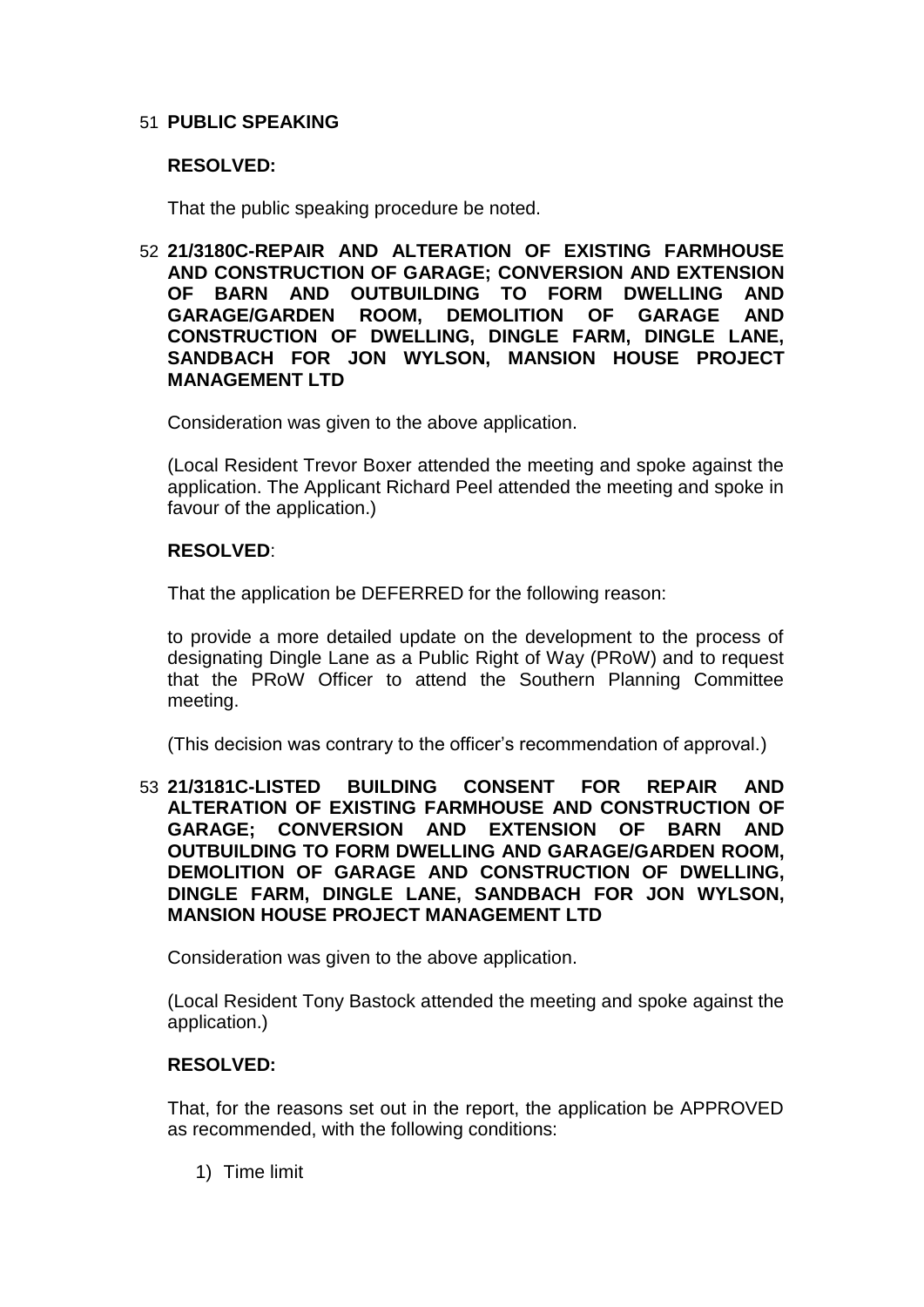- 2) Approved plans
- 3) Submission of details of materials
- 4) Landscaping and boundary treatments
- 5) Implementation of landscaping and boundary treatments
- 6) Hours of construction, Mon to Fri 8am to 6pm, Sat 9am to 2pm, no working on Sundays or public holidays
- 7) Submission of details of works to windows and doors (farmhouse and barn)
- 8) Full schedule of internal works (farmhouse and barn)
- 9) Full photographic survey (farmhouse and barn)
- 10)All fascia's, barge and verge boards to be timber
- 11)Full details of new internal doors, surrounds, flooring and skirting boards (farmhouse and barn)
- 12)All rainwater goods to be in cast metal painted black (farmhouse and barn)
- 13)Programme of archaeological works
- 14)External window frames on all new buildings recessed by a minimum of 100mm
- 15)Sample panel showing colour, texture, bond and pointing for both new and restored buildings to be submitted.
- 16)Submission of a schedule of doors to be altered, replaced, removed or reused on the listed buildings
- 17)Submission of a structural report setting out the existing condition of listed buildings and proposed works for restoration, including a repair schedule with a timetable for works to be undertaken
- 18)All demolition work to be carried out by hand
- 19)Notification of completion of works to the listed structures to the LPA in order that they can be inspected
- 20)Details of gates and fences to be submitted
- 21)Notwithstanding any details within the reports and plans, no insulation is approved for the walls to the listed farmhouse

In order to give proper effect to the Committee's intentions and without changing the substance of the decision, authority is delegated to the Head of Development Management, in consultation with the Chair (or in his absence the Vice Chair) of the Southern Planning Committee, to correct any technical slip or omission in the wording of the resolution, between approval of the minutes and issue of the decision notice.

54 **21/4863C-THE ERECTION OF A LOGISTICS DEPOT / YARD UNIT (USE CLASS B8 WITH ANCILLARY CLASS E OFFICE) COMPRISING 612 SQ.M (GEA) FLOORSPACE WITH ACCESS, SERVICE YARD, CAR PARKING, HGV PARKING, LANDSCAPING AND ASSOCIATED WORKS, PLOT 51, POCHIN WAY, MIDDLEWICH FOR TILSTONE INDUSTRIAL LTD**

Consideration was given to the above application.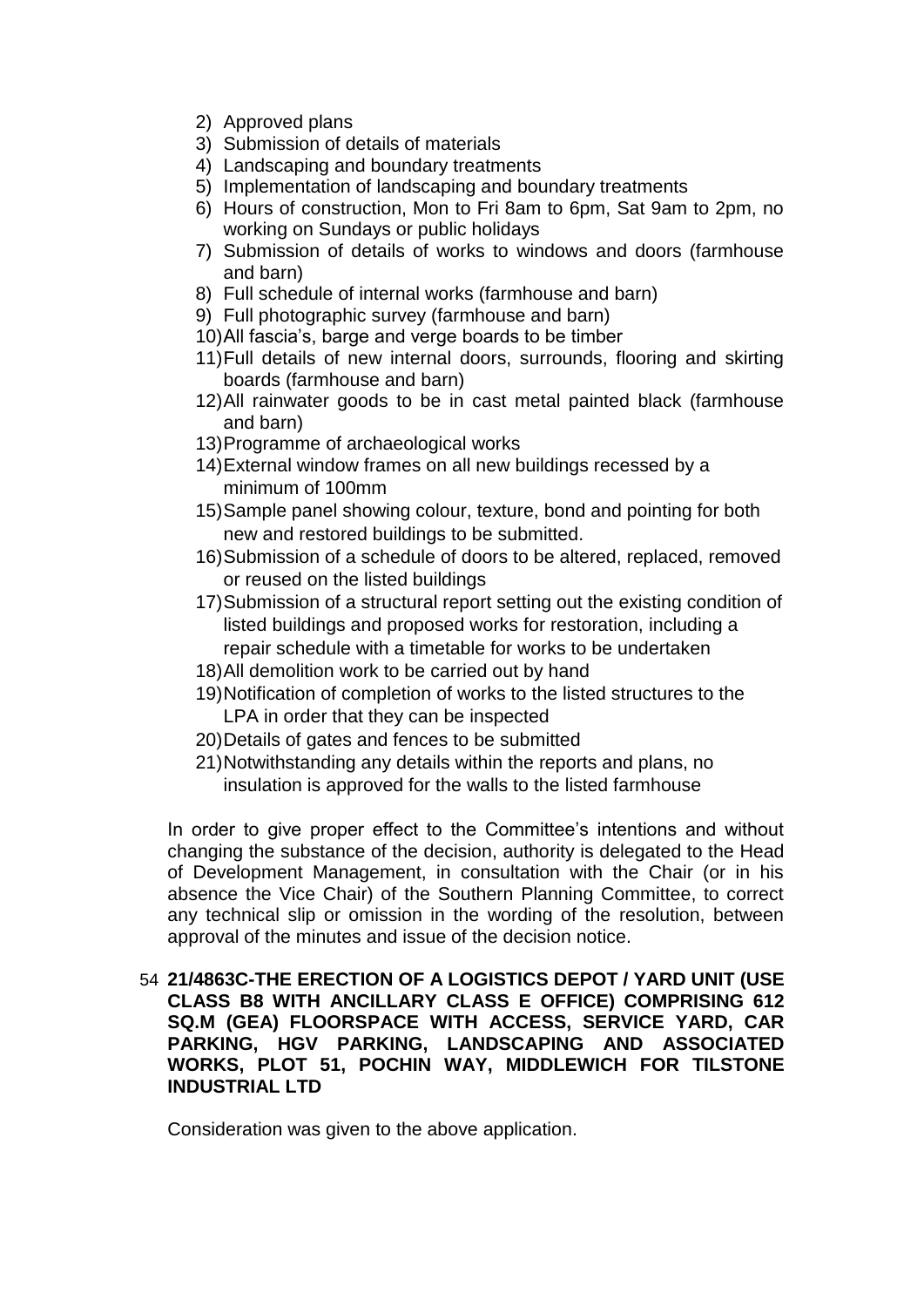# **RESOLVED**:

That the application be DELEGATED to the Head of Planning in consultation with the Chair of Southern Planning Committee to resolve the Heads of Terms for the S106 Agreement in terms of the:

- Contribution to the Middlewich Eastern Bypass
- Contribution to enable off-site habitat creation works for Barn Owls
- Biodiversity Net Gain Contribution

and the following conditions:

- 1) Time limit (3 years)
- 2) Development in accordance with the approved plans
- 3) Materials
- 4) Submission and implementation of an Electric Vehicle Infrastructure plan
- 5) Submission and approval of details ultra low emission boilers
- 6) Submission of Phase II ground investigation and risk assessment and any mitigation measures required
- 7) Submission and approval of a verification report in accordance with the remediation strategy
- 8) Testing of soil and soil forming materials to be brought on to the site
- 9) Ceasing of works if during the course of development, contamination not previously identified is found
- 10)Development to be carried out in accordance with the submitted Flood Risk Assessment
- 11)Submission of detailed drainage strategy
- 12)Submission and approval of details of ground levels and finished floor levels
- 13)implementation of a detailed landscape plan
- 14)Submission of an updated Badger Survey if development does not commence before 13<sup>th</sup> August 2022
- 15)Development in accordance with the mitigation measures set out in paragraphs 5.4, 5.7 and 5.15 of the submitted Ecological Impact Assessment
- 16)Submission of details of any additional external lighting
- 17)Submission of an Ecological Enhancement Strategy
- 18)Submission of a plan showing shower facilities and locker storage.
- 19)Covered cycle parking to be submitted and approved.

In order to give proper effect to the Committee's intentions and without changing the substance of the decision, authority is delegated to the Head of Planning, in consultation with the Chair (or in their absence the Vice Chair) of the Southern Planning Committee, to correct any technical slip or omission in the wording of the resolution, between approval of the minutes and issue of the decision notice.